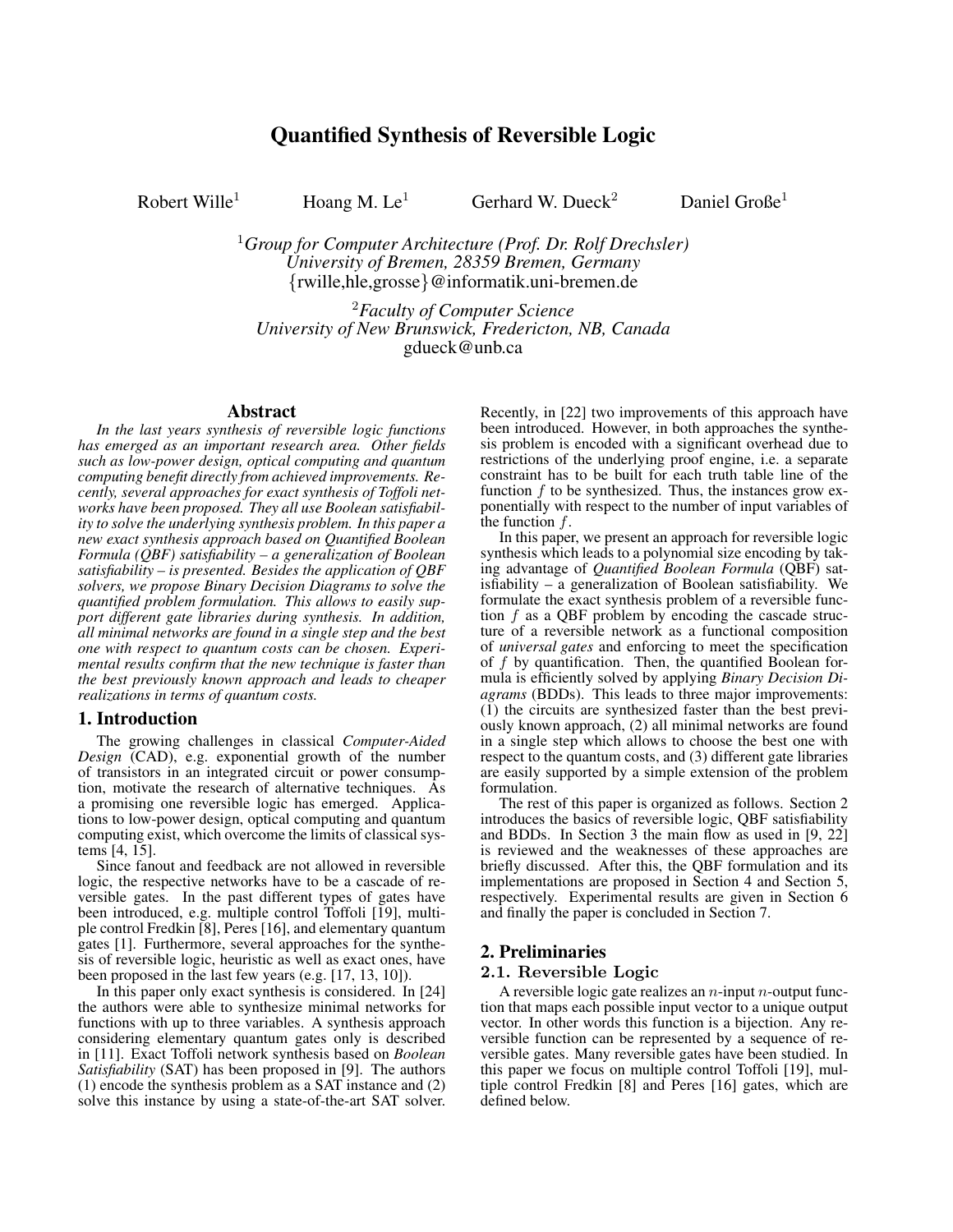**Definition 1** Let  $X := \{x_1, \ldots, x_n\}$  be the set of domain *variables. A reversible gate has the form* g(C, T)*, where*  $C = \{x_{i_1}, \ldots, x_{i_k}\} \subset X$  is the set of control lines and  $T = \{\stackrel{\cdot}{x}_{j_1},\ldots,\stackrel{\cdot}{x}_{j_l}\} \subset X$  with  $C \cap T = \emptyset$  is the set of target *lines. In this paper we distinguish between three different gates types:*

- *A* multiple control Toffoli gate *has a single target line*  $x_j$ . *The gate maps*  $(x_1, x_2, \ldots, x_j, \ldots, x_n)$  *to*  $(x_1, x_2, \ldots, x_{i_1} x_{i_2} \cdots x_{i_k} \oplus x_j, \ldots, x_n).$
- *A* multiple control Fredkin gate *has two target lines*  $x_{j_1}$ and  $x_{j_2}.$  The values of the target lines are interchanged *iff the conjunction of all control lines evaluates to 1.*
- *A* Peres gate *has one control line*  $x_i$  and *two target lines*  $x_{j_1}$  *and*  $x_{j_2}$ *. . The gate*  $maps \qquad (x_1, x_2, \ldots, x_{j_1}, \ldots, x_{j_2} \ldots, x_n) \qquad to$  $(x_1, x_2, \ldots, x_i \oplus x_{j_1}, \ldots, x_i x_{j_1} \oplus x_{j_2}, \ldots, x_n).$

Since all quantum circuits are reversible, to realize a nonreversible function (i.e. a  $n$ -input  $m$ -output function with  $n > m$ ) it must be embedded into a reversible one. Therefore, it is often necessary to add constant inputs and garbage outputs [12]. The garbage outputs are by definition don't cares and can be left unspecified. Functions with garbage outputs are called *incompletely specified functions* in the following.

*Quantum costs* are often used to measure the cost of reversible gates. Every reversible gate can be transformed into a sequence of elementary quantum gates [1]. Each elementary gate has a quantum cost of one. For example, a Toffoli gate with two controls has a cost of five; a Fredkin gate with one control has a cost of seven; and a Peres gate has a cost of four. The Peres gate is of interest, since the realization with two Toffoli gates would imply a cost of six. All cost calculations are based on [1].

#### 2.2. QBF Satisfiability

The *satisfiability problem* (SAT problem) is to determine whether there exists an assignment of the Boolean variables V for a Boolean function  $\bar{h}$  such that h evaluates to true or to prove that no such assignment exists. That is, SAT asks if ∃V h. Thereby, the function is given in *Conjunctive Normal Form* (CNF). A CNF consists of a conjunction of clauses. A clause is a disjunction of literals and each literal is a propositional variable or its negation. Today, large industrial problems can be solved efficiently by modern *SAT solvers* (see e.g. [14, 7]).

*QBF satisfiability* is a generalization of SAT, where variables can be universally and existentially quantified. A QBF formula is given in *prenex normal form*, that is  $Q_1V_1 \ldots Q_tV_th$ , where h is the Boolean function in CNF,  $V_i \subset V$  and  $Q_i \in \{\exists, \forall\}$ . State-of-the-art QBF solvers are e.g. [5, 2].

#### 2.3. Binary Decision Diagram

A Boolean function h can be represented by a *Binary Decision Diagram* (BDD) [6]. A BDD is a directed acyclic graph where a Shannon decomposition  $h = \overline{x}_i h_{x_i=0} +$  $x_i h_{x_i=1}$   $(1 \leq i \leq n)$  is carried out in each node. A BDD is called *ordered* if each variable is encountered at most once on each path from the root to a terminal node and if the variables are encountered in the same order on all



**Figure 1. Iterative synthesis algorithm**

such paths. A BDD is called *reduced* if it does not contain isomorphic sub-graphs nor does it have redundant nodes. Reduced and ordered BDDs are a canonical representation since for each Boolean function the BDD is uniquely specified [6]. In the following, we refer to reduced and ordered BDDs for brevity as BDDs. For construction of BDDs several packages (e.g. CUDD [18]) exists, which provide a wide range of operations.

# 3. Exact Synthesis Procedure

In this section the general procedure of exact synthesis of reversible functions as introduced in [9, 22] is briefly reviewed. The single steps are sketched in Figure 1. As input the reversible function  $f$  in terms of a truth table is given. Then, iterative checks are performed. First, the procedure starts with the search for a network realization for  $f$  with one gate only  $(d = 1)$ . If it is proven, that no realization with  $d$  gates exists,  $d$  is incremented. This procedure is repeated until a realization is found. By increasing  $d$  iteratively from  $d = 1$  minimality is ensured.

For the respective checks, the problem (*Is there a network realization for* f *with depth* d*?*) is encoded as an instance of Boolean satisfiability. If an instance becomes satisfiable, a network realization with depth  $d$  is found and can be obtained from the satisfying assignment to the variables of the encoding. Otherwise, the instance is unsatisfiable and no realization for the function with depth  $d$  exists. For solving the instances in [9] a standard SAT solver has been used while in [22] a specialized proof technique exploiting problem specific knowledge has been applied.

However, in both approaches the problem is encoded for each truth table line separately. That is, the respective constraints representing the network to be synthesized are not built only for one truth table line, but they are duplicated for the remaining  $2^n - 1$  truth table lines. Thus, the instances grow exponentially with respect to the number  $n$  of variables.

In contrast, using quantified Boolean formulas the problem can be formulated in polynomial size, i.e. the network to be synthesized is encoded only once and the specification of the considered function  $f$  is enforced by quantification. We show that this formulation of the synthesis problem in combination with a BDD-based implementation outperforms previous approaches. In addition the proposed approach finds all minimal solutions and thus allows to choose the best one with respect to quantum costs.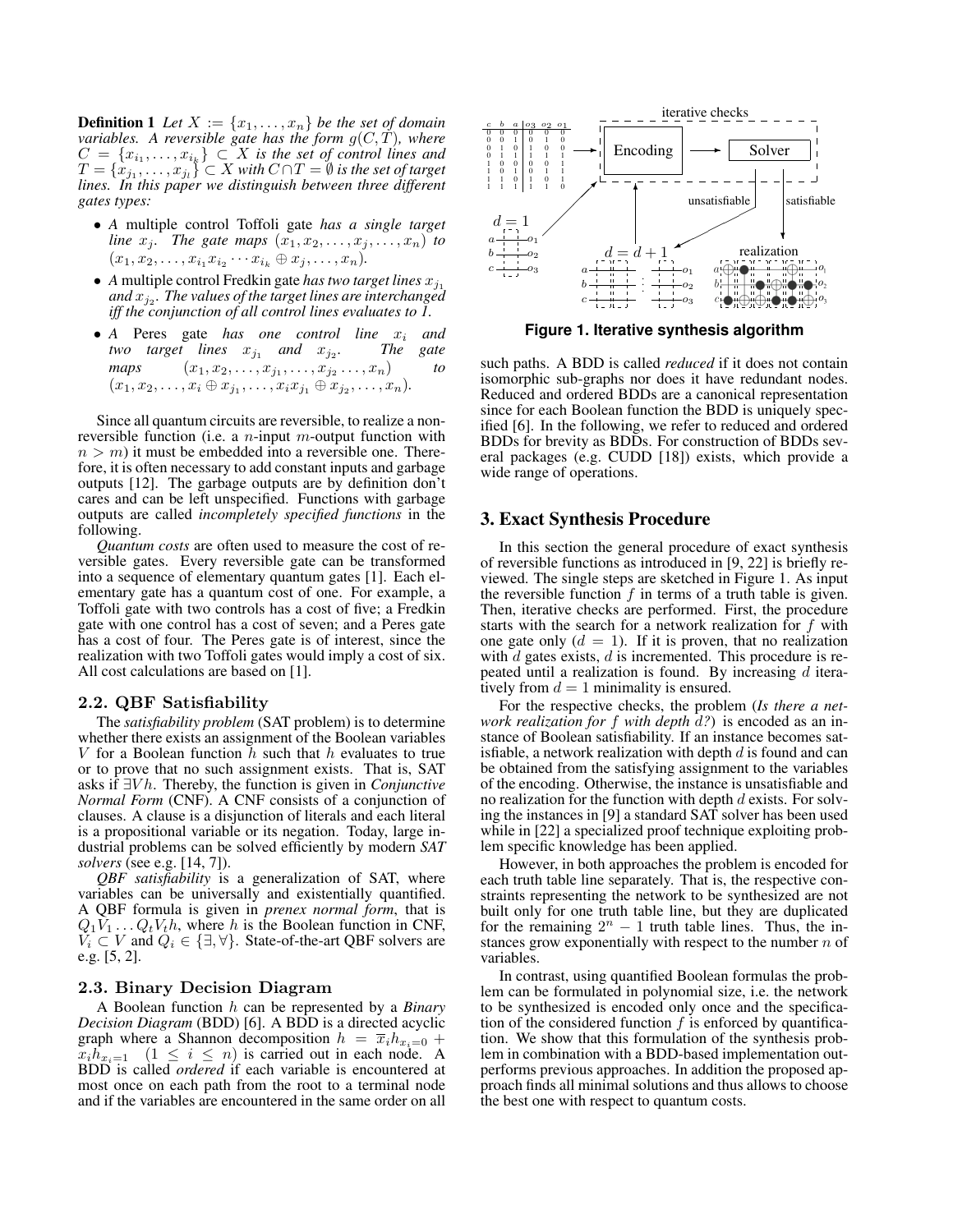# 4. Problem Formulation Using QBF

In this section the problem formulation for reversible network synthesis using quantified Boolean formulas is introduced. First, the problem formulation for completely specified functions is given. Then, we show how the resulting formulation can be extended for synthesis of incompletely specified functions.

#### 4.1. Completely Specified Functions

In the following the synthesis problem for completely specified functions is defined. For the synthesis of a function  $f$  with  $n$  inputs/outputs into a reversible network a set  $G = \{g_0, \ldots, g_{q-1}\}\$  of  $q \in \mathbb{N}$  different gates is considered. The set  $G$  is used to distinguish between all possible gates in n variables. According to the choosen gate types (i.e. Toffoli, Fredkin and/or Peres) the cardinality of G varies as the following theorem shows:

Theorem 1 *Let* f *be a reversible function over* n *variables. Then, there exist*

- n · 2 <sup>n</sup>−<sup>1</sup> *different multiple control Toffoli gates,*
- $n \cdot (n-1) \cdot 2^{n-2}$  *diff. multiple control Fredkin gates,*
- $n \cdot (n-1) \cdot (n-2)$  *different Peres gates.*

If the gate library used for synthesis consists of more than one gate type, then the numbers above have to be added. For example, in the case of a gate library containing multiple control Toffoli gates and multiple control Fredkin gates for the synthesis of a 3 variable function,  $G$  contains  $3 \cdot 2^{3-1} + 3 \cdot (3-1) \cdot 2^{3-2} = 12 + 12 = 24$  different gates in total.

Before the synthesis problem is formulated as QBF we define a universal gate that covers the functionality of all gates given in the set  $G$ .

Definition 2 *A* universal gate *represents the function*

$$
U^G(X, Y) : \mathbb{B}^n \times \mathbb{B}^{\lceil \log q \rceil} \to \mathbb{B}^n \text{ with}
$$

$$
U^G(X, Y) = \begin{cases} g_k(X), & \text{if } k = [y_1 \dots y_{\lceil \log q \rceil}]_2 < q \\ X, & \text{otherwise} \end{cases}
$$

*where*

- $X = \{x_1, \ldots, x_n\}$  *is the set of the inputs of the gate*  $g_k$  and
- $Y = \{y_1, \ldots, y_{\lceil \log q \rceil}\}\$ is the set of variables rep*resenting a binary encoding of a natural number* k*, which defines the type*  $g_k$  *of the gate (in the following called* gate select inputs*).*

*According to the assignments to the gate select inputs* Y *, a universal gate* U <sup>G</sup> *acts either as a gate from the given set* G *or as the identity gate*<sup>1</sup> *.*

Next, we formalize a reversible network as a cascade of universal gates.

Definition 3 *Let* f *be a reversible function to be synthesized with at most* d *gates from the set* G*. Then, a function* F<sup>d</sup> *is built representing the cascade structure of* d *universal* gates  $U^G(X_1, Y_1), \ldots, U^G(X_d, Y_d)$ . The output of the i-th *universal gate*  $(0 < i \le d)$  *is equal to the input of the next gate, i.e.*  $U^G(X_i, Y_i) = X_{i+1}$ .

Figure 2 shows the resulting cascade structure of the function  $F_d$  for d universal gates. Using this structure, any reversible network containing  $d$  gates can be obtained by assigning the respective values to each of the gate select input variables  $y_{ij} \in Y_i$   $(0 < j \leq \lceil \log q \rceil)$ .

Based on Definition 3 we have: if a network realization with at most  $d$  gates for the reversible function  $f$  exists, there has to be at least one assignment to all variables  $y_{ij} \in Y_i$  such that  $F_d$  is equal to f. More formally, if f is synthesizeable with at most  $d$  gates the quantified Boolean formula  $\exists y_{11} \ldots \exists y_{d\lceil \log q \rceil} \forall x_1 \ldots \forall x_n (F_d = f)$  holds.

In the next section incompletely specified functions are considered. We show that the above described QBF formulation can be easily adapted for these functions.

#### 4.2. Incompletely Specified Functions

The problem formulation introduced in the last section can be extended to support synthesis of incompletely specified functions as well. Garbage outputs are by definition don't cares and can be left unspecified [12]. The extension of the initial QBF formulation of the synthesis problem is achieved by including the respective *ON-sets* and *don't care sets*.

**Definition 4** Let  $f : \mathbb{B}^n \to \{0, 1, -\}^n$  be an incompletely specified function. Then,  $f_l^{on}$  ( $f_l^{dc}$ ) with  $0 < l \leq n$  defines *the* ON-set *(*don't care set*) for the* l*-th output of* f*.*

We now include in the QBF formulation that the specification is meet if the  $l$ -th output of  $f$  for a given minterm is don't care. Therefore, we rewrite the QBF formula from above as a conjunction of  $n$  one-output functions, where the

don't care outputs always evaluate to true, i.e.:  
\n
$$
\exists y_{11} \ldots \exists y_{d\lceil \log q \rceil} \forall x_1 \ldots \forall x_n (\bigwedge_{l=1}^{n} f_l^{dc} \vee (F_{d_l} = f_l^{on})).
$$

The problem considered in the rest of this paper is how to find a satisfying solution for the quantified Boolean formula representing the synthesis problem.

# 5. Implementations

Based on the QBF formulation for the synthesis problem introduced in the previous section two approaches are used to solve the formula:<sup>2</sup> First, the problem is encoded as an instance of quantified Boolean satisfiability, which is given to a QBF-prover. Second, the function  $F_d = f$  is constructed as a BDD and thereafter the quantification is carried out on the BDD. A solution exists if the final BDD is not the constant 0-function. Moreover, all solutions can be extracted by traversing all paths to the 1-terminal.

For both approaches, the incremental nature of  $F_d$ is exploited during the construction of the formula. That is, first the formula  $F_0 = (x_1, \ldots, x_n)$  is built for depth  $d = 0$ . Then, for each iteration the function  $F_d$  is incrementally built by applying  $F_d$  =  $U^{G}(U^{G}(\ldots (U^{G}(F_0,Y_1),Y_2) \ldots, Y_{d-1}), Y_d)$ . Finally, the equation to  $f$  is constrained.

The next two sections describe the steps of both approaches in more detail.

<sup>&</sup>lt;sup>1</sup>The identity gate has been added to the function definition to handle the case where the set  $G$  does not exactly contains a power of two gates. In this case  $G$  is extended by identity gates to fill the gap.

<sup>2</sup> In the following only the implementations for synthesis of completely specified functions are described. Synthesis of incompletely specified functions can be handled analogously.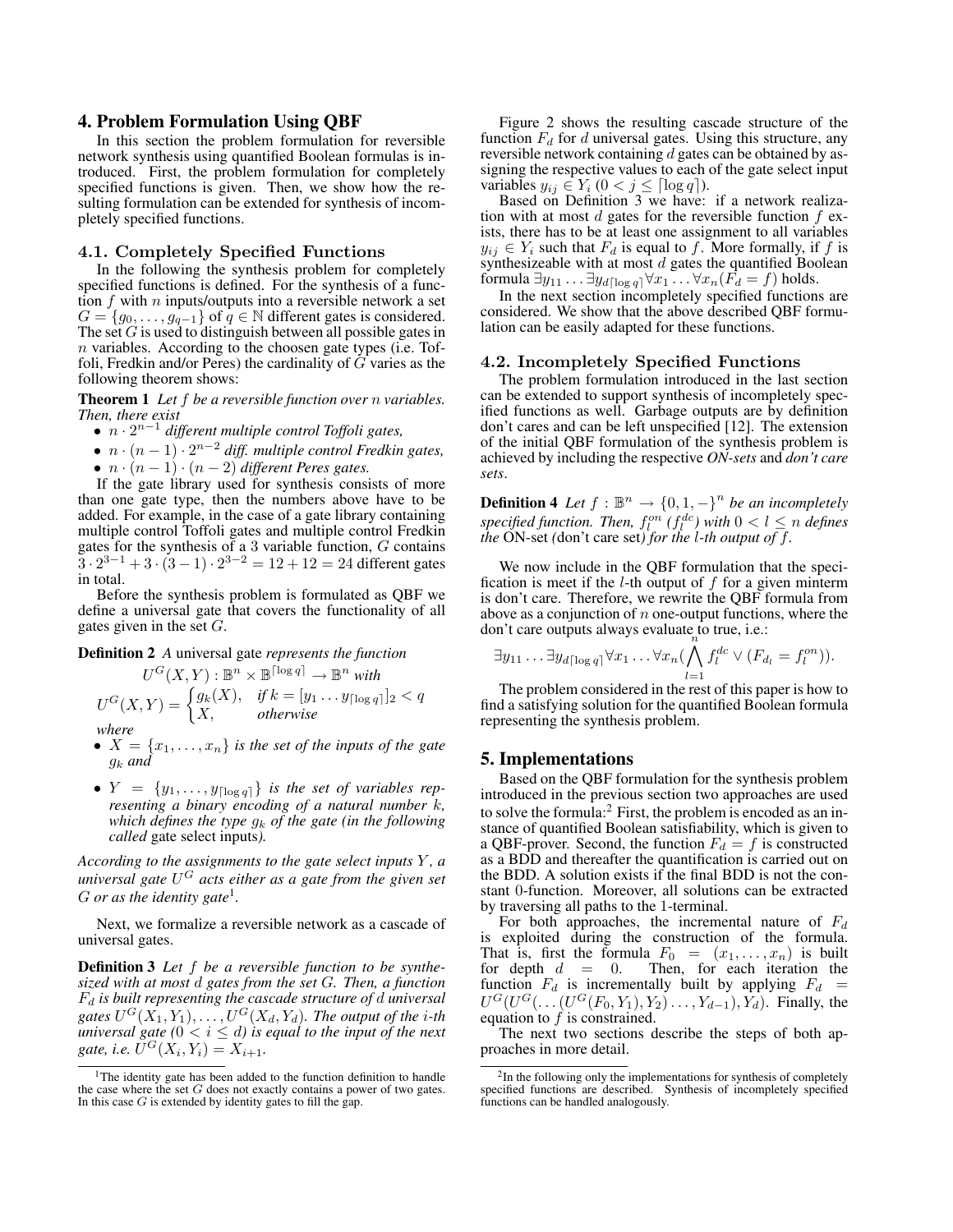

**Figure 2. Problem formulation**

#### 5.1. Using QBF Solvers

To use a common QBF solver the formula  $F_d = f$  has to be transformed into CNF, i.e. a representation has to be created that consists of clauses only. It is known that this can be accomplished in time and space linear in the size of the original Boolean formula [20]. After the transformation of the formula into CNF the resulting set of clauses represents a cascade of d universal gates which has to meet the specification of  $f$ . The complete QBF instance is formed by adding the respective existential and universal quantification followed by the existential quantification for the auxiliary variables (denoted as  $A$  in the following) added during the transformation into CNF. The resulting overall quantification is:  $\exists y_{11} \ldots \exists y_{d\lceil \log q \rceil} \forall x_1 \ldots \forall x_n \exists \bar{A}.$ 

Finally, the complete instance is given to a QBF solver. In the case that the instance is satisfiable, a network realization of the circuit can be obtained from the assignments to the variables  $y_{ij} \in Y_i$ .

#### 5.2. Using BDDs

As shown later in the experiments the performance of the QBF solver approach is low. Therefore, we investigated to perform the synthesis directly with BDDs. That is, instead of building a quantified CNF and solving this instance with a QBF solver, the synthesis is carried out on a BDD representation.

Therefore, we build the BDD for the formula  $F_d = f$ . This can be done efficiently using a state-of-the-art BDD package. For building the BDD we set the fixed variable order  $X, Y$ . The alternative order  $Y, X$  leads to a blow up of the BDD representation since in this case the BDD for  $F_d$  would already represent all possible functions in n variables which are synthesizable with at most  $d$  gates. During the construction isomorphic functions that result from the  $n$ output functions for  $F_d$  are shared.

After the computation of the equality the resulting BDD is a single output function. For this BDD only the universal quantification of all  $x_i$  variables has to be carried out. This is a standard operation available in a BDD package; the idea is to compute the product of the positive co-factor and the negative co-factor for a universally quantified variable, i.e.  $\forall x \ h(..., x, ...) = h(..., 0, ...) \cdot h(..., 1, ...).$ If the final BDD consists of the 0-terminal, then no reversible network with the given depth  $d$  exists for the function f. Otherwise there is at least one path to the 1-terminal. Each of those paths represents an assignment to all variables  $y_{ij} \in Y_i$  and thus, can be converted into a concrete network realization. Since the BDD represents not only one but all 1paths, in fact *all* realizations with the given depth are found in one single step. All solutions are of interest since one can choose the best mapping to elementary quantum gates which is also shown in the experiments.

# 6. Experimental Evaluation

The proposed approaches have been implemented in C++. The QBF instances are solved using *sKizzo* [2], a state-of-the-art QBF solver based on symbolic skolemization [3]. For the BDD-based approach the BDD package CUDD [18] version 2.4.1 was used. All approaches have been evaluated on an AMD Athlon 3500+ with 1 GB of main memory. The timeout was set to 2000 CPU seconds. The runtimes of the proposed BDD approach always include the calculation of quantum costs.

#### 6.1. Comparison to Previous Work

In this section we compare quantified synthesis of reversible functions with the SAT-like approaches considered in [22]. In [22], the encoding for the common SAT solver *MiniSat* [7] (denoted by SAT SOLVER) have been compared to a solver utilizing problem specific knowledge (denoted by SWORD according to the name of the solver [21]). In the experiments only synthesis of multiple control Toffoli networks is considered. For comparison we evaluate our approaches with the same set of benchmarks as done in  $[22]$  (taken from  $[23]$ ).<sup>3</sup> The benchmarks include completely specified as well as incompletely specified functions from different problem domains.

The results are given in Table 1. The first column shows the name of the function while D denotes the minimal depth of the resulting network, i.e. the number of Toffoli gates. In the remaining columns the runtimes in CPU seconds (denoted by TIME) and the improvements of the new approaches with respect to the SAT solver (denoted by  $IMPR_{SAT}$ ) and with respect to SWORD (denoted by  $IMPR<sub>SW</sub>$ ) are given, respectively. Thereby, the improvement is obtained by the runtime of the SAT/SWORD approach divided by the runtime of the QBF solver/the BDD approach.

From the results it is easy to see that utilizing QBF leads to dramatic improvements for both, the QBF solver and the BDD approach, in comparison to the common SAT

<sup>3</sup>Only some trivial functions (e.g. *peres*, *fredkin*) have been omitted. In contrast we consider two additional functions, i.e. *hwb4* and *4 49* (taken from [23], too). According to the authors of [22] these two functions time out with their approaches.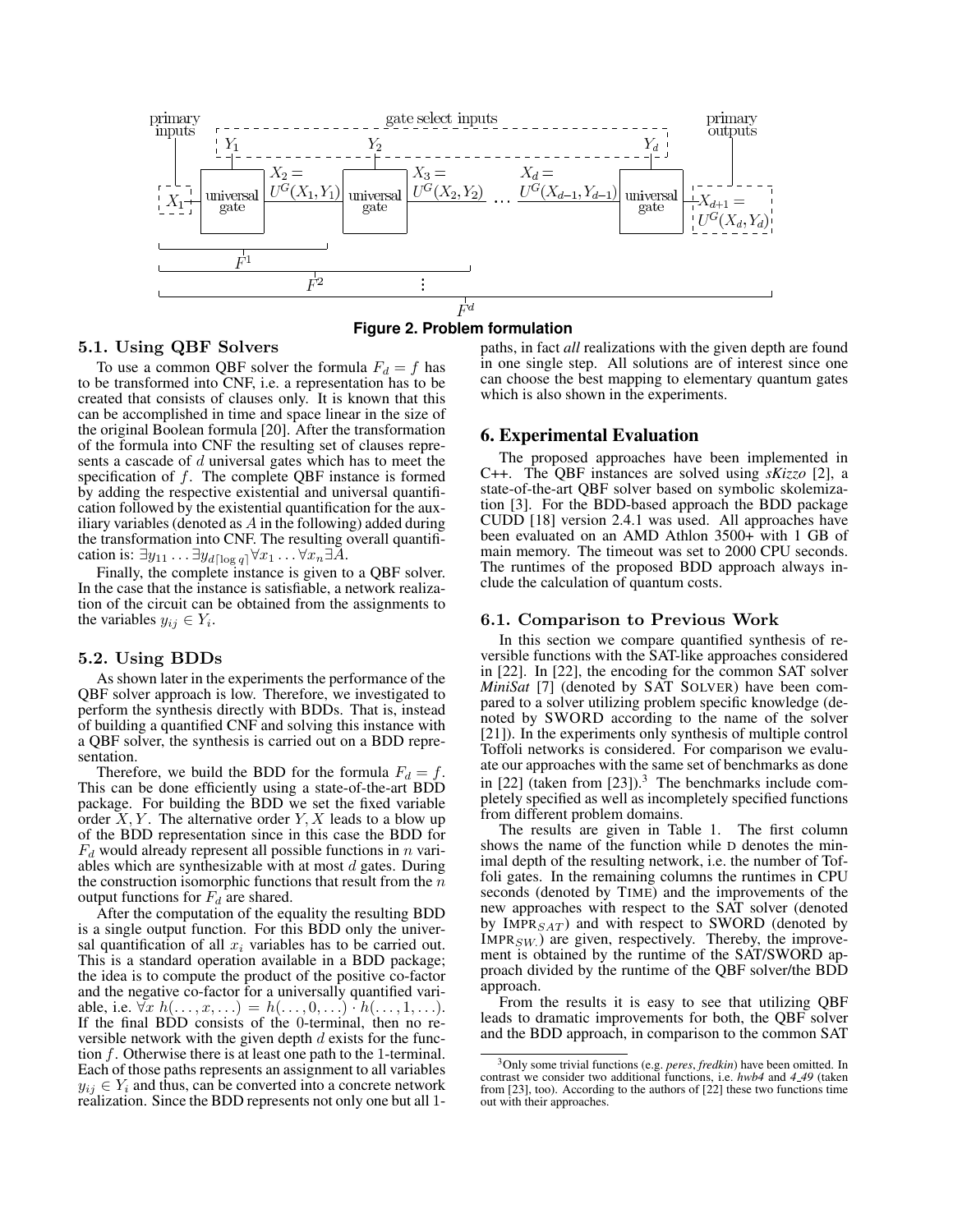|                                         |                | SAT-BASED         |             | <b>QBF-BASED</b>  |                 |                          |             |                     |              |  |  |
|-----------------------------------------|----------------|-------------------|-------------|-------------------|-----------------|--------------------------|-------------|---------------------|--------------|--|--|
|                                         |                | <b>SAT SOLVER</b> | SWORD       | <b>OBF SOLVER</b> |                 |                          | <b>BDDs</b> |                     |              |  |  |
| <b>BENCH</b>                            | D              | <b>TIME</b>       | <b>TIME</b> | <b>TIME</b>       | $IMPR_{SAT}$    | $IMPR_{SW.}$             | <b>TIME</b> | IMPR <sub>SAT</sub> | $IMPR_{SW.}$ |  |  |
| <b>COMPLETELY SPECIFIED FUNCTIONS</b>   |                |                   |             |                   |                 |                          |             |                     |              |  |  |
| mod5mils                                | 5              | 48.28s            | 0.08s       | 32.22s            | 1.50            | ${<}0.01$                | 0.15s       | 321.87              | 0.53         |  |  |
| graycode6                               | 5              | 583.14s           | 0.12s       | 145.02s           | 4.02            | < 0.01                   | 0.46s       | 1267.69             | 0.33         |  |  |
| $3-17$                                  | 6              | 0.43s             | 0.03s       | 0.19s             | 2.26            | 0.16                     | 0.01s       | 43.00               | 3.00         |  |  |
| mod5d1                                  |                | 2094.13s          | 11.21s      | 405.96s           | 5.16            | 0.03                     | 1.68s       | 1246.50             | 6.67         |  |  |
| mod <sub>5</sub> d <sub>2</sub>         | $\overline{8}$ | 1616.17s          | 9.06s       | 337.49s           | 4.79            | 0.03                     | 3.84s       | 420.88              | 2.36         |  |  |
| hwb4                                    | 11             | >2000s            | >2000s      | >2000s            |                 | $\overline{\phantom{0}}$ | 20.38s      | >98.14              | >98.14       |  |  |
| 4.49                                    | 12             | >2000s            | >2000s      | >2000s            | $\qquad \qquad$ | $\qquad \qquad -$        | 837.92s     | >2.39               | >2.39        |  |  |
| <b>INCOMPLETELY SPECIFIED FUNCTIONS</b> |                |                   |             |                   |                 |                          |             |                     |              |  |  |
| $rd32-v0$                               | 4              | 2.97s             | $< 0.01$ s  | 0.22s             | 13.50           | < 0.05                   | 0.01s       | 297.00              | < 1.00       |  |  |
| $rd32-v1$                               | 5              | 13.51s            | 0.04s       | 0.35s             | 38.60           | 0.11                     | 0.03s       | 450.33              | 1.33         |  |  |
| $4 \text{mod} 5 - v0$                   | 5              | 122.54s           | 0.69s       | 40.01s            | 3.06            | 0.02                     | 0.20s       | 612.70              | 3.45         |  |  |
| $4 \text{mod} 5 - v1$                   | 5              | 413.21s           | 0.48s       | 44.63s            | 9.25            | 0.01                     | 0.16s       | 2582.56             | 3.00         |  |  |
| $decod24-v0$                            | 6              | 6.54s             | 0.02s       | 0.97s             | 6.74            | 0.02                     | 0.04s       | 163.50              | 0.50         |  |  |
| $decod24-v1$                            | 6              | 6.22s             | 0.09s       | 1.28s             | 4.86            | 0.07                     | 0.04s       | 155.50              | 2.25         |  |  |
| $decod24-v2$                            | 6              | 7.25s             | 0.02s       | 1.03s             | 7.04            | 0.02                     | 0.03s       | 241.66              | 0.66         |  |  |
| $decod24-v3$                            | 7              | 28.88s            | 0.18s       | 2.00s             | 14.44           | 0.09                     | 0.05s       | 577.60              | 3.60         |  |  |
| $ALU-v0$                                | 6              | 1998.83s          | 8.76s       | 181.99s           | 10.98           | 0.05                     | 2.73s       | 732.17              | 3.21         |  |  |
| $ALU-v1$                                | 7              | >2000s            | 369.14s     | >2000s            |                 | $\overline{\phantom{0}}$ | 30.42s      | >65.75              | 12.13        |  |  |
| $ALU-v2$                                | 7              | >2000s            | 840.25s     | >2000s            | $\qquad \qquad$ | $\overline{\phantom{0}}$ | 34.72s      | >57.60              | 24.20        |  |  |
| $ALU-v3$                                |                | >2000s            | 764.04s     | >2000s            | $\qquad \qquad$ | $\overline{\phantom{0}}$ | 45.69s      | >43.77              | 16.72        |  |  |

**Table 1. Comparison to Previous Work** 

Table 2. Quantum costs of networks

| <b>BENCH</b>                            | D               | <b>TIME</b> | #SOL  | QC        |  |  |  |  |  |  |
|-----------------------------------------|-----------------|-------------|-------|-----------|--|--|--|--|--|--|
| <b>COMPLETELY SPECIFIED FUNCTIONS</b>   |                 |             |       |           |  |  |  |  |  |  |
| mod5mils                                | 5               | 0.15        | 12    | $13 - 13$ |  |  |  |  |  |  |
| gravcode6                               | 5               | 0.46        |       | $5 - 5$   |  |  |  |  |  |  |
| $3-17$                                  | 6               | 0.01        | 7     | $14 - 14$ |  |  |  |  |  |  |
| mod5d1                                  | 7               | 1.68        | 1208  | $11-15$   |  |  |  |  |  |  |
| mod5d2                                  | $\overline{8}$  | 3.84        | 135   | $12 - 20$ |  |  |  |  |  |  |
| hwb4                                    | $\overline{11}$ | 20.38       | 264   | 23-39     |  |  |  |  |  |  |
| 4 4 9                                   | 12              | 837.92      | 374   | $32 - 72$ |  |  |  |  |  |  |
| <b>INCOMPLETELY SPECIFIED FUNCTIONS</b> |                 |             |       |           |  |  |  |  |  |  |
| $rd32-v0$                               | 4               | 0.01        | 4     | 12-12     |  |  |  |  |  |  |
| $rd32-v1$                               | 5               | 0.03        | 20    | $13-13$   |  |  |  |  |  |  |
| $4 \text{mod} 5 - v0$                   | 5               | 0.20        | 1176  | $9 - 21$  |  |  |  |  |  |  |
| $4 \text{mod} 5 - v1$                   | 5               | 0.16        | 592   | $9 - 25$  |  |  |  |  |  |  |
| $decod24-v0$                            | 6               | 0.04        | 75    | $10-34$   |  |  |  |  |  |  |
| $decod24-v1$                            | 6               | 0.04        | 3     | $14 - 22$ |  |  |  |  |  |  |
| $decod24-v2$                            | 6               | 0.03        | 23    | $14 - 26$ |  |  |  |  |  |  |
| $decod24-v3$                            | 7               | 0.05        | 1950  | $11-43$   |  |  |  |  |  |  |
| $ALU-v0$                                | 6               | 2.73        | 824   | $14 - 38$ |  |  |  |  |  |  |
| $ALU-v1$                                | 7               | 30.42       | 850   | $15 - 27$ |  |  |  |  |  |  |
| ALU-v2                                  | 7               | 34.72       | 16296 | $15-55$   |  |  |  |  |  |  |
| $ALU-v3$                                |                 | 45.69       | 132   | 15-39     |  |  |  |  |  |  |

solver. Only if additional knowledge is utilized, as done by SWORD, the QBF solver method is outperformed. However, the BDD approach for QBF leads to the smallest overall synthesis time for non-trivial functions. That is, for some benchmarks the runtime is higher than for SWORD indeed, but this only holds for functions with an overall synthesis time of less than one second (e.g. *graycode6* and *decod24* $v0$ ). For all other benchmarks better runtimes are documented. In the best case  $(hwb4)$  an improvement of a factor of 100 is achieved.

#### 6.2. Quantum Costs of Resulting Networks

After the efficiency of the BDD approach has been shown with respect to the runtime in the last section, further experiments demonstrate the quality of the obtained results.

As described in Section 2.1, after synthesis the resulting Toffoli network has to be transformed into a network consisting of elementary quantum gates only. Thereby, the size of the quantum networks depends on the used Toffoli gates. Thus, it may be an advantage to determine not only one, but more Toffoli network realizations for a given function. Then, by checking the resulting quantum costs for each of the obtained realizations the cheapest one with respect to the quantum costs can be selected.

Previous approaches for minimal Toffoli network synthesis determine only one network in each run. In contrast using BDDs as described in Section 5.2 leads to *all* possible network realizations at once. The differences in the resulting quantum costs are documented in Table 2. Column #SOL denotes the number of solutions found by the BDD approach while QC denotes the minimal as well as the maximal quantum costs for the determined realizations.

Considering the quantum costs of the obtained Toffoli network realization may lead to further significant improvements. For function 4.49 the best realization only needs 32 elementary quantum gates, for example, while in the worst case more than 70 are required. Thus, in contrast to previous algorithms the BDD-based synthesis is not only faster but also another quality criterion – the resulting quantum  $costs - is applicable.$ 

# 6.3. Synthesis with Extended Libraries

Finally, in this section we show the application of further gate types to the BDD-based synthesis. This is done by extending the universal gate formula from Section 4 with further gates, *i.e.* Fredkin and Peres gates.

The results are shown in Table 3. Again, the respective depth (D), the runtime of the synthesis (TIME), the number of solutions (#SOL) and the quantum costs  $(QC)$ are listed. Thereby, MCT+MCF denotes the results for a set of gates including multiple control Toffoli and multi-